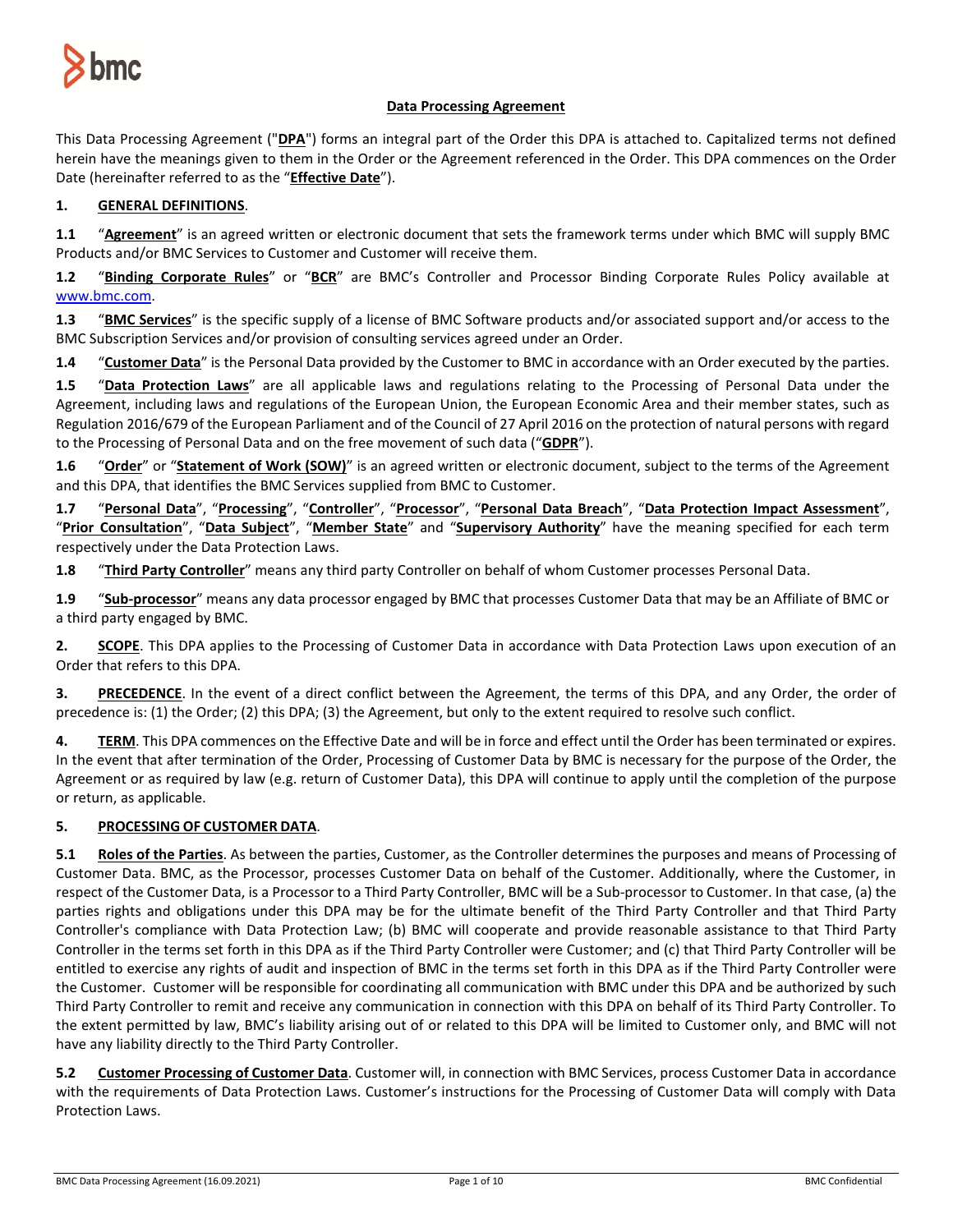

**5.3 BMC Processing of Customer Data**. BMC will only process Customer Data on behalf of and in accordance with Customer's documented instructions as set forth in this DPA. BMC will not process Customer Data except on Customer's instructions, unless required to do so by law. Customer instructs BMC to process Customer Data necessary for the exercise and performance of Customer's rights and obligations under the Agreement, the Order and this DPA respectively. Customer Data may be processed or used for another purpose only with the prior written consent of Customer. BMC will immediately inform Customer if, in BMC's opinion, an instruction from the Customer may infringe Data Protection Laws.

**5.4 Details of Processing.** BMC will process and use Customer Data for the purposes defined in Attachment 1 to this DPA and in accordance with Customer's instructions as set forth in the Agreement, the Order and this DPA. The subject-matter, duration, nature and purpose of the processing, the types of Customer Data and categories of Data Subjects processed under this DPA are further specified in Attachment 1 to this DPA.

**5.5 Records of Processing activities**. Customer and BMC will maintain records of Processing activities, in their respective roles of Controller and Processor. Parties will cooperate to fulfil the obligation to maintain such records. Any material change made by a party, requiring an update of the records of Processing activities maintained by the other party, will be notified to the other party within a reasonable time.

# **6. SUB-PROCESSING**.

**6.1 Sub-processor.** Customer acknowledges and agrees that BMC may engage its Affiliates or third parties as Sub-processors in connection with BMC Services, including access to Customer Data. A list of all Sub-processors (including BMC Affiliates and third party Sub-processor) as of the Effective Date of this DPA is provided in Attachment 2 to this DPA.

**6.2 Written contract.** Sub-processors will be obliged under a written contract (i) to comply with Data Protection Laws and (ii) to provide at least the same level of data protection as is required by this DPA, including the implementation of appropriate technical and organizational measures.

**6.3 Change of Sub-processors**. Any additions or replacements of Sub-processors will be notified to the Customer via email. Customer may oppose to BMC use of a new Sub-processor by notifying BMC in writing of its objective reasons to oppose within thirty (30) business days after receipt of BMC's notice. In the event Customer objects to a new Sub-processor, BMC will use reasonable efforts to make available to Customer a change in the BMC Services or recommend a commercially reasonable change to Customer's configuration or use of the BMC Services to avoid Processing of Customer Data by the objected-to new Sub-processor without unreasonably burdening the Customer. If BMC is unable to make available such change within a reasonable period of time, Customer may terminate the applicable Order(s) with respect only to those BMC Services which cannot be provided by BMC without the use of the objected-to new Sub-processor by providing written notice to BMC. BMC will refund Customer any prepaid fees covering the remainder of the Order term following the effective date of termination with respect to such terminated BMC Services, without imposing a penalty for such termination on Customer.

**6.4 Responsibility**. BMC will be liable for the performance of its Sub-processors to the same extent BMC would be liable if performing the BMC Services of each Sub-processor directly under the terms of this DPA.

**7. DATA SUBJECT REQUESTS**. In the event any of the parties receives a request from a Data Subject to exercise the Data Subject's right of access, right to rectification, restriction of Processing, erasure ("right to be forgotten"), data portability, object to the Processing, or its right not to be subject to an automated individual decision making ("**Data Subject request**"):

**7.1 Addressed to Customer**. To the extent Customer, in its use of the BMC Services, cannot address a Data Subject request, considering the nature of the Processing, BMC will provide commercially reasonable assistance upon Customer's written request by appropriate technical and organizational measures, insofar as this is possible, and to the extent BMC is legally permitted to do so, for the fulfilment of Customer's obligation to respond to a Data Subject request under Data Protection Laws.

**7.2 Addressed to BMC**. BMC will promptly notify Customer of a Data Subject request received in connection with BMC Services, to the extent legally permitted.

**8. DELETION AND RETURN**. Upon request by Customer made within thirty (30) days after the effective date of termination of the Order(s), BMC will either delete or return all the Customer Data to the Customer. After such thirty (30) day period, if BMC has not already done so, BMC will delete the Customer Data from the BMC Services, including copies, unless legally prohibited.

**9. TRANSFER OF CUSTOMER DATA TO THIRD COUNTRIES**. BMC will transfer Customer Data pursuant to the BCR as approved by the Supervisory Authority for (a) transfers outside of the European Union, the European Economic Area and/or their member states, Switzerland and the United Kingdom and (b) for Customer's that have contractually specified in an Order that Data Protection Laws apply. The BCR policy is incorporated into a BMC corporate wide policy, requiring all BMC Affiliates and their employees to comply with and respect the BCR policy which is governing the collection, use, access, storage and transfer of Customer Data among BMC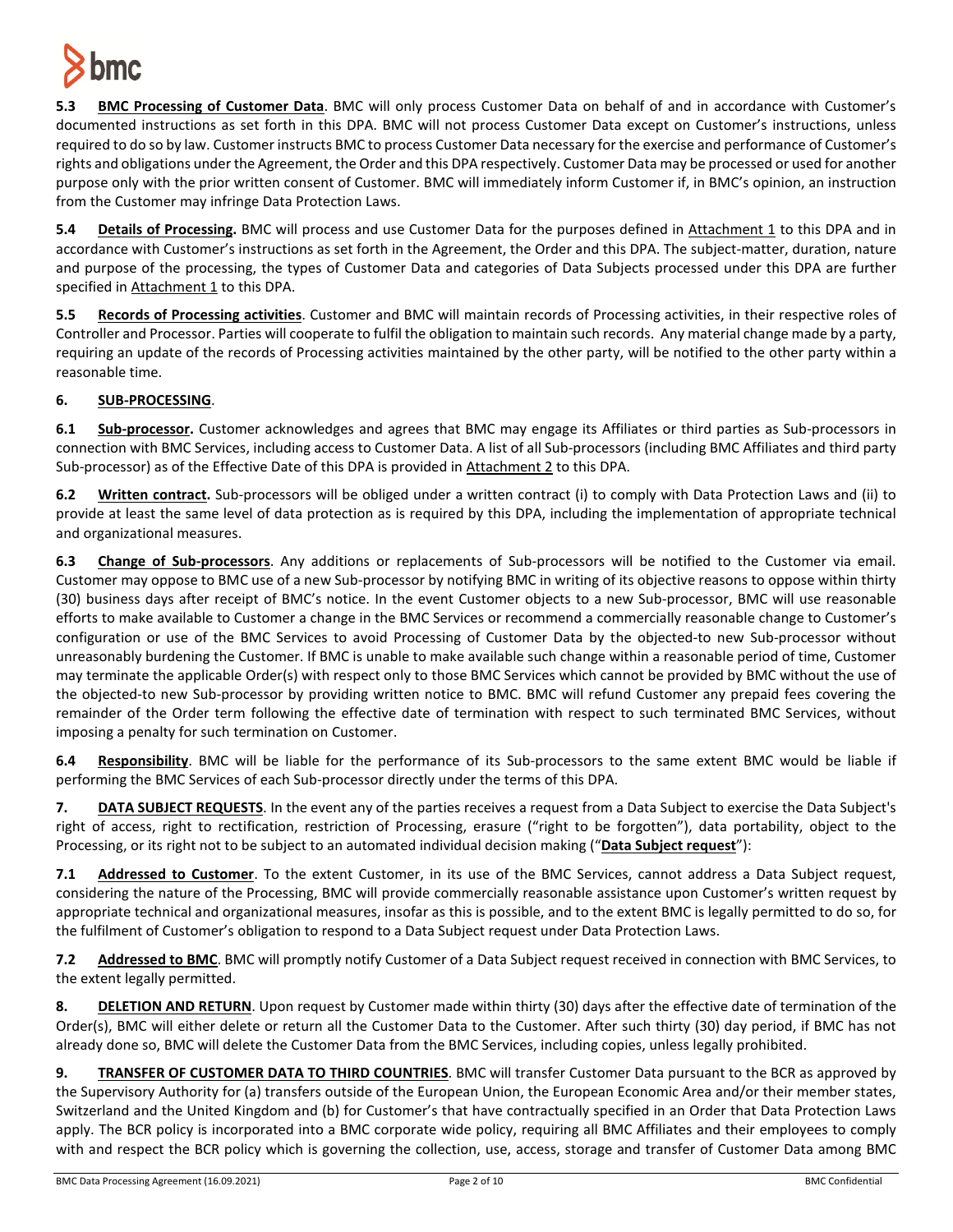

Affiliates and third party Sub-processors. BCR's are incorporated by reference and are an integral part of this DPA. Customer agrees that Customer Data may be processed by BMC Affiliates and third party Sub-processors provided that BMC, its Affiliates and its Subprocessors are and remain contractually bound by the BCR, or in the case of Sub-processors by the Sub-Processor's own BCR. BMC represents that its Affiliates and Sub-Processors are and will for the duration of this DPA remain contractually bound by and comply with the requirements of the BCR, or in the case of Sub-Processors by the Sub-Processor's own BCR.

BMC will ensure that where it receives a legally binding request for disclosure of Personal Data ("**Request for Disclosure**"), BMC will:

- (a) promptly notify the Controller, unless prohibited from doing so by a law enforcement authority or agency; put the request on hold and notify BMC's competent Supervisory Authority (i.e. the CNIL) and the appropriate Controller's competent Supervisory Authority, unless prohibited from doing so by a law enforcement authority or agency.
- (b) If prohibited from doing so, BMC will use its best efforts to inform the requesting authority or agency about its obligations under Data Protection Laws and to obtain the right to waive this prohibition.
- (c) Where such prohibition cannot be waived, BMC will lawfully challenge the Request for Disclosure on the basis of any legal deficiencies under the laws of the requesting party or any relevant conflict of laws with the laws of the European Union and/or the related Member State. In such case, BMC will also provide the competent Supervisory Authorities with an annual report providing general information about any Requests for Disclosure it may have received from a requesting authority or agency, to the extent that BMC has been authorized by said authority or agency to disclose such information.

## **10. SECURITY**.

**10.1 Confidentiality**. BMC will ensure that all personnel of BMC granted access to Customer Data have committed themselves to confidentiality by executing written confidentiality obligations to the extent legally necessary. The obligation to treat Customer Data pursuant to such confidentiality obligations will survive the termination of the employment. Customer Data may be made available only to personnel that require access to such Customer Data for the performance of BMC's contractual obligations towards Customer.

**10.2 Organizational and technical protection measures**. BMC will maintain appropriate organizational and technical protection measures, as set out in Attachment 3 to this DPA. BMC regularly monitors compliance with these measures. Upon Customer's request, BMC will provide Customer with reasonable cooperation and assistance to fulfil Customer's obligation under the GDPR, to implement and maintain appropriate organizational and technical protection measures, insofar as this obligation relates to the BMC Services in scope of this DPA.

# **11. SECURITY BREACH MANAGEMENT, NOTIFICATION AND COOPERATION WITH AUTHORITIES**.

**11.1 Customer Data Breach Notification to Customer**. BMC will notify Customer without undue delay after becoming aware of a breach of security leading to the accidental or unlawful destruction, loss, alteration, unauthorized disclosure of, or accessto, Customer Data processed by BMC and its Sub-processors. BMC will make reasonable efforts to identify the cause of such breach and take those steps as BMC deems necessary and reasonable in order to remediate the cause of such a breach to the extent the remediation is within BMC's reasonable control. Where, and in so far as it is possible, the notification will:

- (a) describe the nature of the Personal Data Breach including where possible, the categories and approximate number of Data Subjects concerned and the categories and approximate number of personal data records concerned;
- (b) communicate the name and contact details of the data protection officer or other contact point where more information can be obtained;
- (c) describe the likely consequences of the Personal Data Breach;
- (d) describe the measures taken or proposed to be taken to address the Personal Data Breach, including, where appropriate, measures to mitigate its possible adverse effects.

**11.2 Customer Data Breach Notification to the Supervisory Authority and the Data Subject.** Upon Customer's request, BMC will provide Customer with reasonable cooperation and assistance to fulfil Customer's obligation under the GDPR to notify a Customer Data Breach to the Supervisory Authority and to communicate on a Customer Data Breach to the Data Subject, insofar as this obligation relates to the BMC Services in scope of this DPA.

**11.3 Cooperation with Supervisory Authorities.** Customer and BMC will cooperate with competent Supervisory Authorities as required by the GDPR. If a party is subject to investigative or corrective powers of a Supervisory Authority, this party will inform the other party without undue delay, insofar as it relates to the data Processing covered by this DPA. Parties will provide reasonable assistance to each other to fulfil obligations to cooperate with Supervisory Authorities.

# **12. AUDIT AND IMPACT ASSESSMENTS**.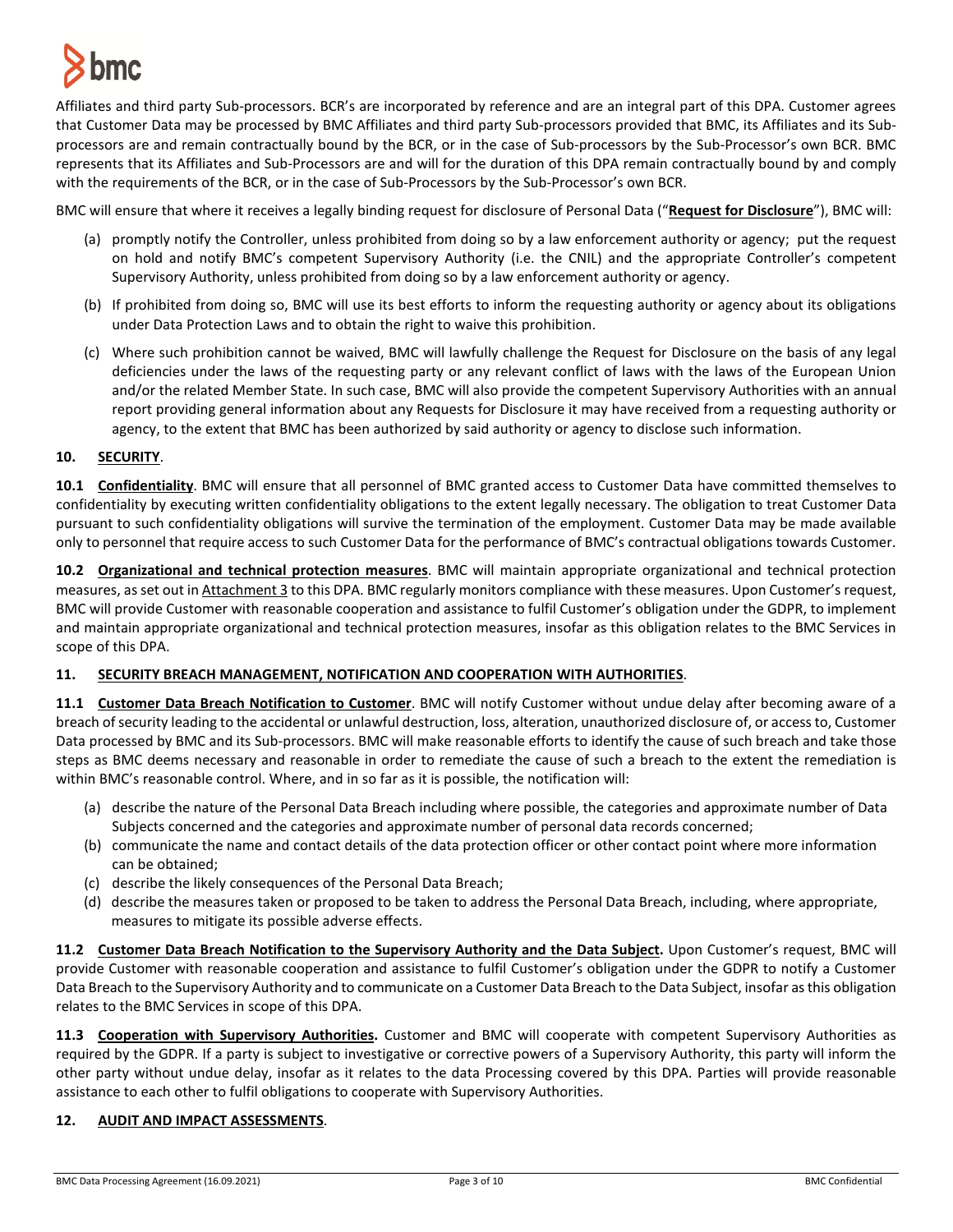

**12.1 Data Protection Impact Assessment and Prior Consultation.** Upon Customer's request, BMC will provide Customer with reasonable cooperation and assistance to fulfil Customer's obligation under the GDPR to carry out a Data Protection Impact Assessment related to Customer's use of the BMC Services, to the extent Customer does not otherwise have access to the relevant information, and to the extent such information is available to BMC. BMC will provide reasonable assistance to Customer in the cooperation or Prior Consultation with the Supervisory Authority in the performance of its tasks.

**12.2 Audit**. Upon request by Customer, BMC will make available to Customer all relevant information necessary to demonstrate compliance with this DPA, and will allow for and contribute to audits, including inspections, by Customer or an auditor mandated by Customer in relation to the Processing of the Customer Data by BMC and its Sub-processors. Customer will give notice of any audit or inspection to be conducted and will make reasonable endeavors to avoid causing any damage or disruption to BMC premises, equipment and business while its personnel are on those premises in the course of such an audit or inspection. Any audit will be carried out on reasonable prior written notice of no less than thirty (30) days, and will not be carried out more than once a year. Access to BMC premises for the purposes of such an audit or inspection is subject to: (a) the production of reasonable evidence of identity and authority by the auditors; (b) normal business hours; (c) audit personnel have committed themselves to confidentiality by executing written confidentiality obligations; and (d) access only to information that is strictly relevant to the BMC Services being provided to Customer, which excludes any information relating to the provision of BMC Services to other Customers. In addition to the aforementioned requirements, direct security and penetration tests require express prior written authorization from BMC and compliance with the then current BMC penetration tests policy.

**13. LIMITATION OF LIABILITY**. Each party's liability, taken together in the aggregate, arising out of or related to this DPA, whether in contract, tort or under any other theory of liability, is exclusively subject to terms and conditions contained in the Agreement.

**14. NOTICES.** Notices under this DPA will be provided in writing to BMC via the following email address: privacy@bmc.com.

| ATTACHMENTS INCORPORATED INTO THIS DPA                          |  |
|-----------------------------------------------------------------|--|
| Attachment 1 – Details of Customer Data processing              |  |
| Attachment 2 - List of Sub-processors                           |  |
| Attachment 3 – Organizational and technical protection measures |  |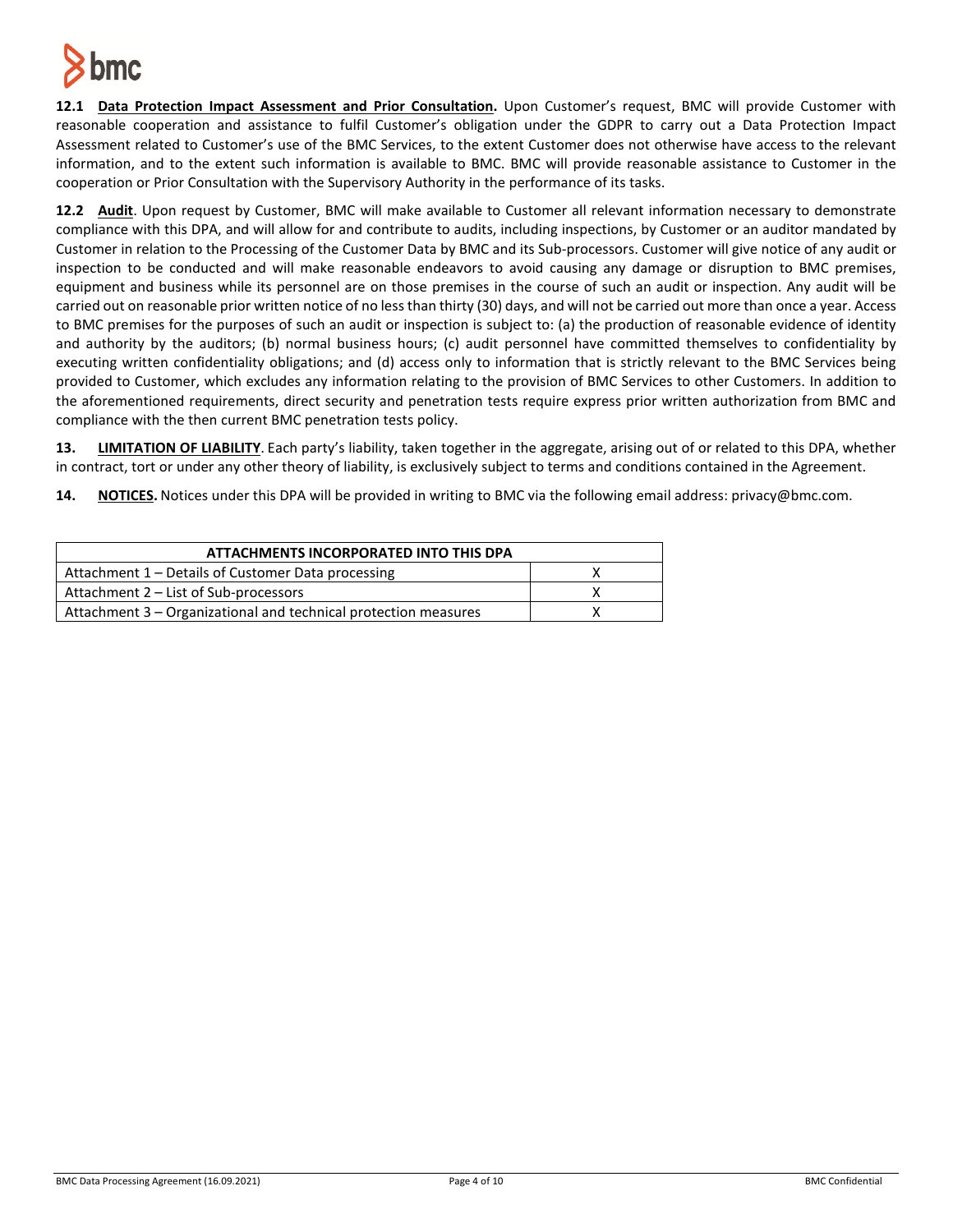

## **Attachment 1 - Details of Customer Data processing**

#### **1. Extent, subject-matter, nature and purpose of intended processing of Customer Data**

As set forth in the Agreement, BMC will process Customer Data necessary for the exercise and performance of Customer's rights and obligations under the Agreement, the Order and this DPA.

Additionally, as set forth in the DPA, BMC will not disclose Customer Data except as expressly permitted in writing by Customer or where required by law, in which case, to the extent legally permitted, BMC will provide Customer with prior notice of any such compelled disclosure.

## **2. Duration of processing**

The duration of Personal Data processing is the duration of the Order.

#### **3. Categories of Customer Data and concerned Data Subjects**

#### **(a) Data Subjects**

**The extent of Customer data processed by BMC is determined and controlled by Customer in its sole discretion. It may include, but is not limited to Personal Data relating to the following categories of data subjects:**

- Prospects, customers, business partners and vendors of Customer
- Customer's personnel, including Employees, agents and contractors
- Customer's Users authorized by Customer to use BMC Services

#### **(b) Categories of Personal Data**

**The extent of Customer data processed by BMC is determined and controlled by Customer in its sole discretion. It will include Personal Data relating to the following categories of Personal Data:**

- Contact details, such as name, professional phone number, professional email address, professional office address, title, degree, date of birth.
- Product usage data, such as media used, file type used, file size, usage and status and information related to BMC Products such as location, language, software version, data sharing choices and update details.
- Connection data, such as number of times customer contact has engaged our Support center, duration of the engagement, means by which customer contacted BMC (by email, videoconference, Support center, etc.), region, language, time zone, localization.
- Device data, such as information about Computers, and/or devices such as operating system, amount of memory, region, language, time zone, model number, first start date, age of Computer and/or device, device manufacture date, browser version, computer manufacturer, connection port, device identifiers and additional technical information that varies by Product.
- Other Personal Data provided by a Data Subject when she/he interacts, online or by phone, or mail with the Support centers, help desks and other customer support channels to facilitate delivery of BMC Services and to respond to Customer or Data Subject inquiries.
- Any other Personal Data Customer or Customer's Users submit, send or store via BMC Subscription Services.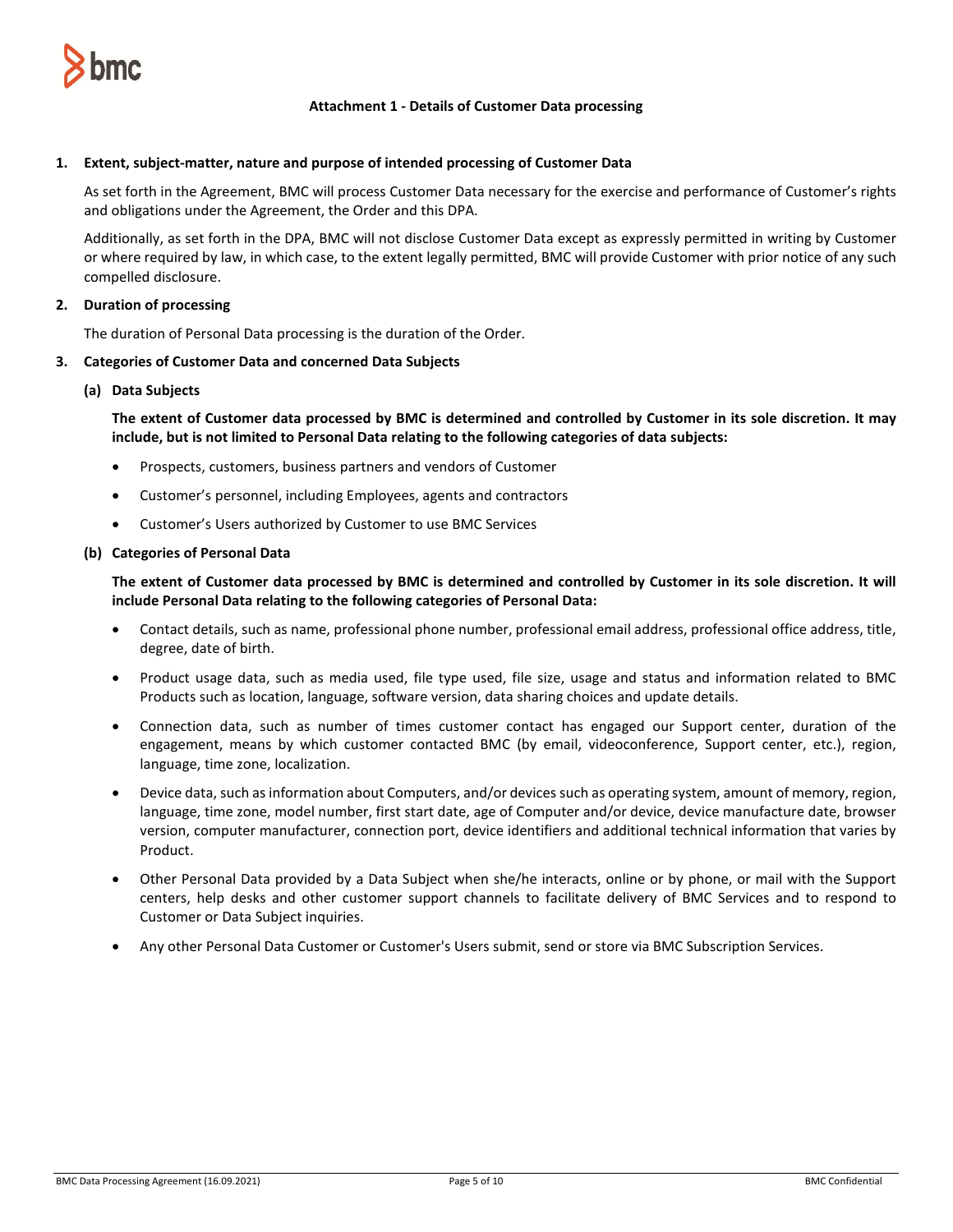

## **Attachment 2 - List of Sub-processors**

| <b>Entity Name</b>                                                                                                                                               | Entity<br><b>Type</b> | Country/<br><b>Region</b> |  |
|------------------------------------------------------------------------------------------------------------------------------------------------------------------|-----------------------|---------------------------|--|
| <b>BMC Affiliates</b>                                                                                                                                            |                       |                           |  |
| BMC Entities within European Economic Area (EEA) part of BMC's BCRs - please see link<br>https://www.bmc.com/legal/data-privacy-binding-corporate-rules.html#A-1 | Affiliate             | EEA                       |  |
| BMC Entities Non-EEA part of BMC's BCRs - please see link https://www.bmc.com/legal/data-<br>privacy-binding-corporate-rules.html#A-2                            | Affiliate             | Non-FFA                   |  |
| Additional third-party entities may be called out on Orders                                                                                                      |                       |                           |  |

Note: The links above provide the name of BMC current Affiliates. Any additions or replacements will be notified in accordance with Section 6.3 of this DPA. The link does not contain any other terms or conditions.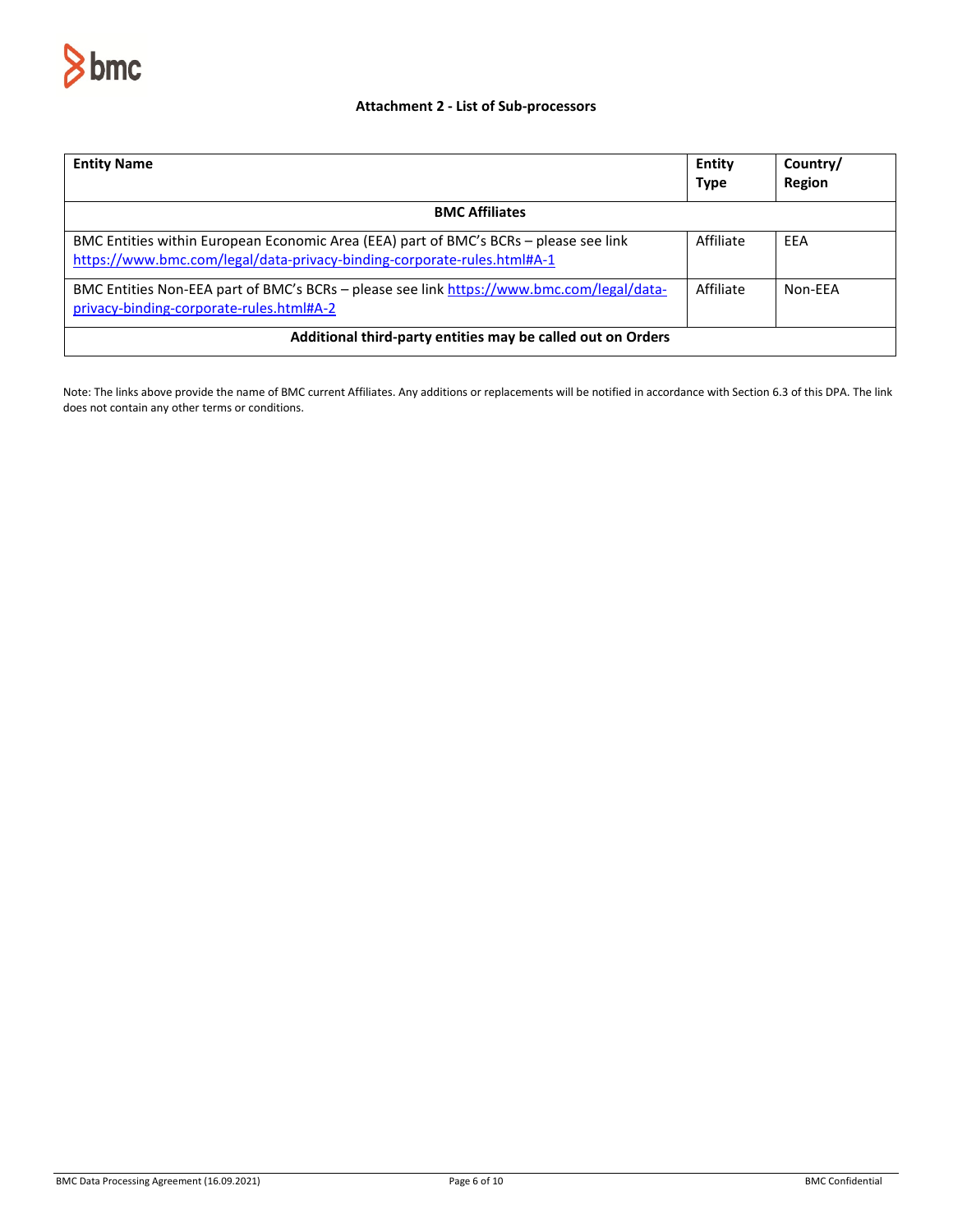

**Attachment 3 - Organizational and technical protection measures**

#### **A. GENERAL ORGANIZATIONAL AND TECHNICAL MEASURES**

**To the extent Customer elects to provide Customer Data to BMC in accordance with the relevant Order, the Agreement and this DPA, the following organizational and protection measures apply.** 

- **1. Access control to premises, facilities and assets to prevent unauthorized persons from gaining access to data processing systems for processing or using Customer Data. BMC has deployed the following measures to control access to systems and data:**
	- BMC has an identity management system fully integrated with BMC human resources system providing full lifecycle management for BMC Users Accounts and access to data.
	- Accounts and access are revoked immediately upon termination of employment of such BMC user account, including disconnection of active remote access sessions.
	- BMC User Accounts are generated on a per-individual basis and not shared.
	- For BMC Support, access to Support Managed File Transfer Facility ("MFT") service is restricted to authorized personnel only, which is limited to BMC Support and the customer.
	- For BMC Support, BMC's Support MFT service is deployed in physically redundant, geographically diverse locations.
	- For BMC Consulting Services, access to BMC endpoints is restricted to authorized personnel only which is limited to BMC Support Services and BMC Consulting Services organizations.
	- BMC's data centers are with industry recognized tiered providers, with:
		- o Multiple certifications that may include: SSAE 16 (SOC I type II), PCI DSS (sec 9 & 12), ISO 27001, NIST
		- o 24 hour security
		- o Restricted, multifactor access

#### **2. Access control to systems to prevent data processing systems from being used without authorization.**

BMC has deployed the following measures to provide a secured access to systems:

- BMC user accounts are required in order to access BMC systems. Access is restricted to authorized Support personnel, and the assigned system owner.
- **3. Access control to ensure that persons entitled to use a data processing system have access only to the data to which they have a right of access, and that Customer Data cannot be read, copied, modified or removed without authorization in the course of processing or use and after storage.**
	- BMC maintains a confidential information protection policy that outlines data handling practices based on classification for which all BMC employees must comply.
	- BMC user accounts are required to access BMC systems, and are restricted to authorized Support personnel and the assigned system owner.

#### **B. ORGANIZATIONAL AND TECHNICAL MEASURES APPLYING ONLY TO SUPPORT**

- **1. Disclosure control to ensure that Customer Data cannot be read, copied, altered, or removed without authorization during electronic transfer or transfer or transport or while being recorded onto data storage media, and that it is possible to check and establish to which parties Customer Data are to be transferred by means of data transmission facilities.** 
	- BMC has deployed security measures to ensure that Customer Data is fully encrypted, using AES 256, in transport as it moves from the Customer site to Support MFT system.
	- Customer communication to the Support MFT system requires the use of an encrypted transmission channel using Secure File Transfer Protocol (SFTP).
	- BMC utilizes AES-256 encryption on disk, to ensure that data at rest on the Support MFT system cannot be read without authorization.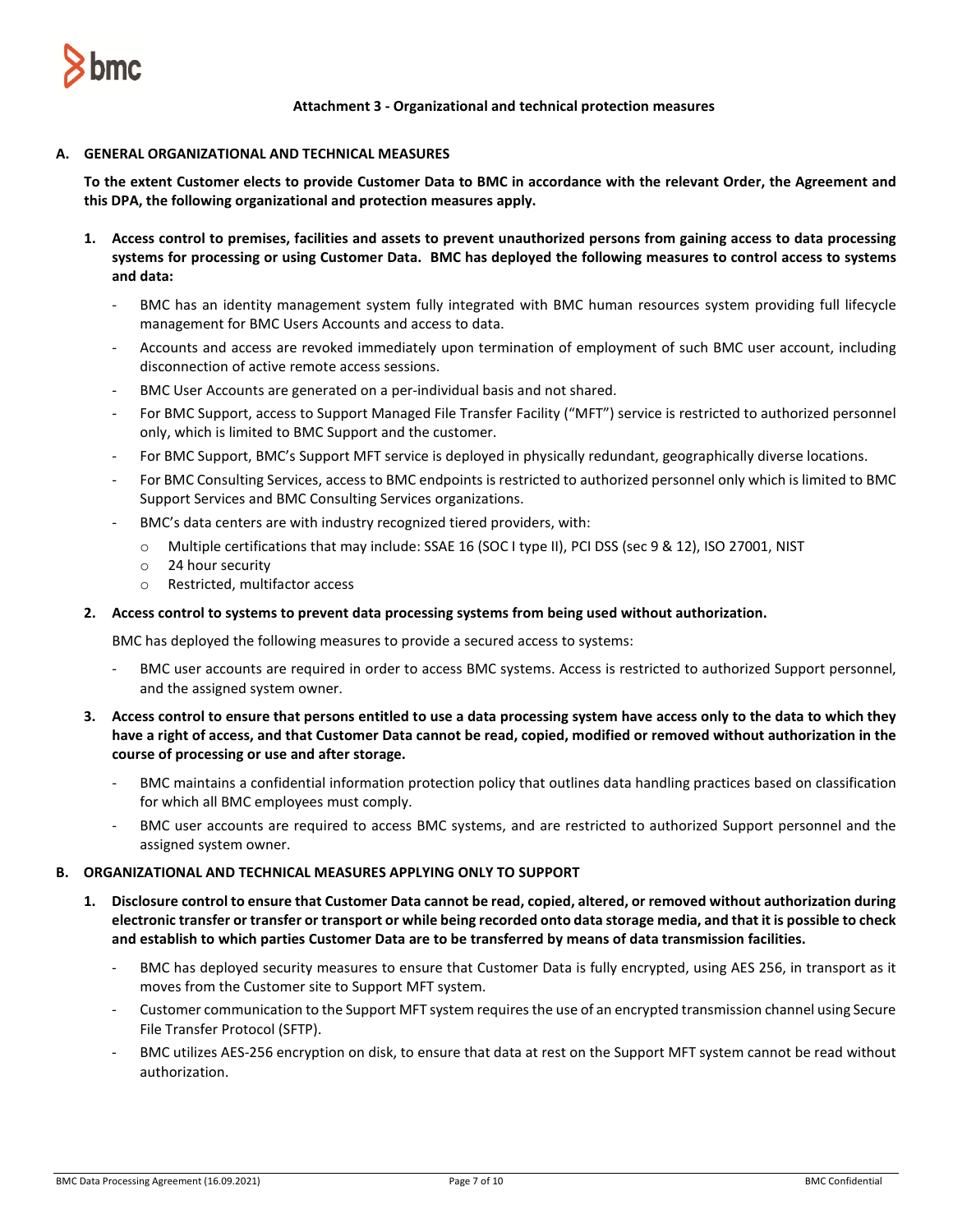

- **2. Input control to ensure that it is possible to after-the-fact check and establish whether Customer Data has been entered into, altered, or removed from data processing systems, and if so, by whom.** 
	- BMC has implemented controlled and secured logging procedures applicable to the Support MFT systems where the Customer Data potentially resides.
	- Logging provides full accountability for actions taken against Customer Data. Logs are retained for a period of at least a consecutive six (6) months.
- **3. Job control to ensure that Customer Data processed on behalf of others are processed strictly in compliance with the data controller's instructions.** 
	- In the event Customer provides Customer Data for Support purposes, the Support MFT system provides automatic scanning of the stored data to attempt to detect data such as bank account and credit card numbers that BMC does not want/need to receive.
	- If BMC detects data it does not want/need to receive, both the Customer and BMC Support personnel are alerted so special handling or deletion procedures can be taken if needed.
- **4. Availability control to ensure that Customer Data are protected against accidental destruction or loss.** 
	- BMC has a 24/7 network and security operations centers (NOC/SOC) to respond to network and security related incidents and provide continuous monitoring of our systems.
	- BMC has a variety of security tools implemented to protect its environment and data entrusted to it, including but not limited to, intrusion prevention services (IPS), anti-virus, application heuristic analysis (sandboxing), endpoint encryption, security information and event management (SIEM), rogue system detection (RSD), and web content filtering.
	- BMC maintains a formal incident response and cyber crisis plan that includes standard actions and engagement for incident handling that includes notification to the Customer and authorities.

## **C. ORGANIZATIONAL AND TECHNICAL MEASURES APPLYING ONLY TO SUBSCRIPTION SERVICES**

**1. Access control to premises and facilities to prevent unauthorized persons from gaining access to data processing systems for processing or using Personal Data.**

In data centers, the following measures are deployed to protect and control secured access to data center facilities:

- Access to production and disaster recovery data centers is securely controlled and monitored by industry standard layers of security.
- No entry to data center sites without approved change control, photo ID card and security center clearance.

# **2. Access control to systems to prevent data processing systems from being used without authorization.**

The following controls are implemented:

- Unique User identifiers (User IDs) to ensure that activities can be attributed to the responsible individual.
- User passwords are stored using a one-way hashing algorithm and are never transmitted unencrypted.
- Access to the Services require a valid User ID and password combination, which are encrypted via current industry encryption standards while in transmission. Following a successful authentication, a random session ID is generated and stored in the User's browser to preserve and track session state.
- Controls to ensure generated initial passwords must be reset on first use.
- Controls to revoke access after several consecutive failed login attempts.
- Controls on the number of invalid login requests before locking out a User.
- Controls to force a User password to expire after a period of use.
- Controls to terminate a User session after a period of inactivity.
- Password history controls to limit password reuse.
- Password length controls
- Password complexity requirement.
- Verification question before resetting password.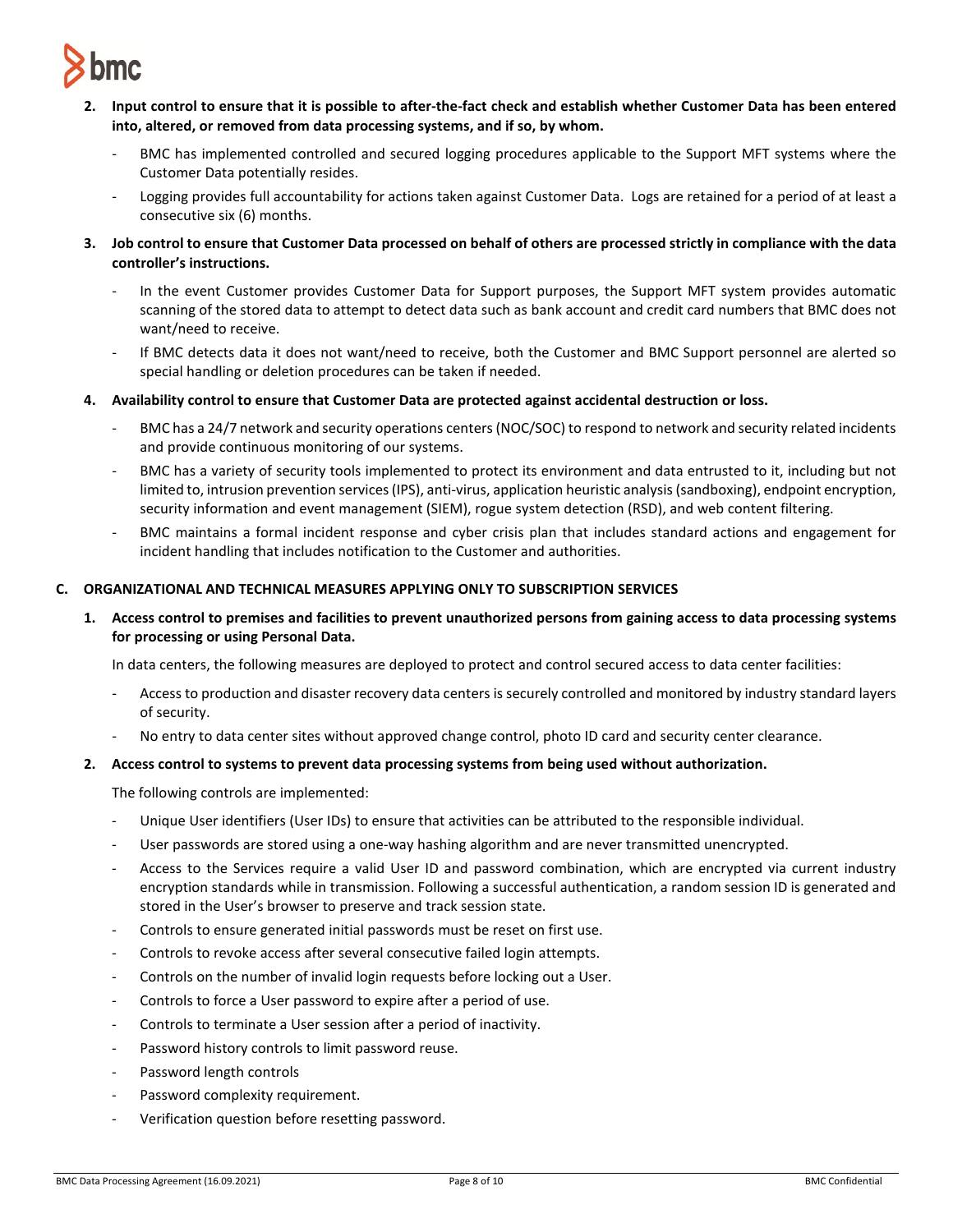# **bmc**

- **3. Access control to data to ensure that persons authorized to use a data processing system have access only to the data to which they have a right of access, and that Personal Data cannot be read, copied, modified or removed without authorization in the course of processing or use and after storage.**
- **4. Disclosure control to ensure that Personal Data cannot be read, copied, altered, or removed without authorization during electronic transfer or transfer or transport or while being recorded onto data storage media, and that it is possible to check and establish to which parties Personal Data are to be transferred by means of data transmission facilities.**

Security measures are employed to ensure that Personal Data is fully encrypted during transmission between Customer's network and the XaaS services data centers.

Customer communication to any XaaS services data center requires the use of an encrypted transmission channel, including at least HyperText Transfer Protocol Secure (HTTPS) and Transport Layer Security (TLS). Additional encrypted transmission channels may also include but are not limited to, Secure File Transfer Protocol (SFTP) and Internet Protocol Security Virtual Private Network (IPSec VPN).

**5. Input control to ensure that it is possible to after-the-fact check and establish whether Personal Data has been entered into, altered, or removed from data processing systems, and if so, by whom.**

Controlled and secured logging procedures may be employed on XaaS services systems where the Personal Data resides. Logging provides full accountability for actions taken against Personal Data and by whom within the XaaS Services organization.

**6. Job control to ensure that personal data processed on behalf of others are processed strictly in compliance with the Data Controller's instructions.**

As set forth in the DPA, BMC and its Sub-processor will process Personal Data in accordance with Customer's lawful and explicit instructions, including to provide the Services as set forth in the Agreement and as instructed by Users in their use of the Services.

**7. Availability control to ensure that Personal Data are protected against accidental destruction or loss.**

BMC has a variety of security tools implemented to protect its environment and data entrusted to it, including but not limited to, intrusion prevention services (IPS), anti-virus, application heuristic analysis (sandboxing), endpoint encryption, security information and event management (SIEM), rogue system detection (RSD), and web content filtering.

BMC maintains a formal incident response and cyber crisis plan that includes standard actions and engagement for incident handling that includes notification to the customer and authorities.

- Disaster recovery. BMC or its Sub-processor may utilize disaster recovery facilities that may be geographically remote from primary data centers, along with required hardware, software, and Internet connectivity, in the event BMC's Subprocessor production facilities at the primary data center were to be rendered unavailable. BMC's Sub-processor has disaster recovery plans in place and tests them at least once per year.
- Viruses. The Services will not introduce any viruses to Customers systems; however, the Services do not scan for viruses that could be included in attachments or other Customer Data uploaded into the Services by Customer. Any such uploaded attachments will not be executed in the Services and therefore will not damage or compromise the Services.
- **8. Segregation control to ensure that data collected for different purposes can be processed separately.** 
	- Permissions and access control lists within BMC Subscription Services environment allow logically segregated processing of personal data;
	- Access control within the BMC Subscription Services environment is restricted and isolated so usage activities for one BMC customer cannot be viewed or accessed by another BMC customer.

# **D. ORGANIZATIONAL AND TECHNICAL MEASURES APPLYING ONLY TO CONSULTING SERVICES**

- **1. Disclosure control to ensure that Customer Data cannot be read, copied, altered, or removed without authorization during electronic transfer or transfer or transport or while being recorded onto data storage media.**
	- BMC has deployed security measures to ensure that BMC Consulting Services computing systems (the PS laptops) are fully encrypted, using AES 256.
		- BMC Consulting Services consultants utilize secure transmission methods for data transfer to/ from customer, such as SFTP.